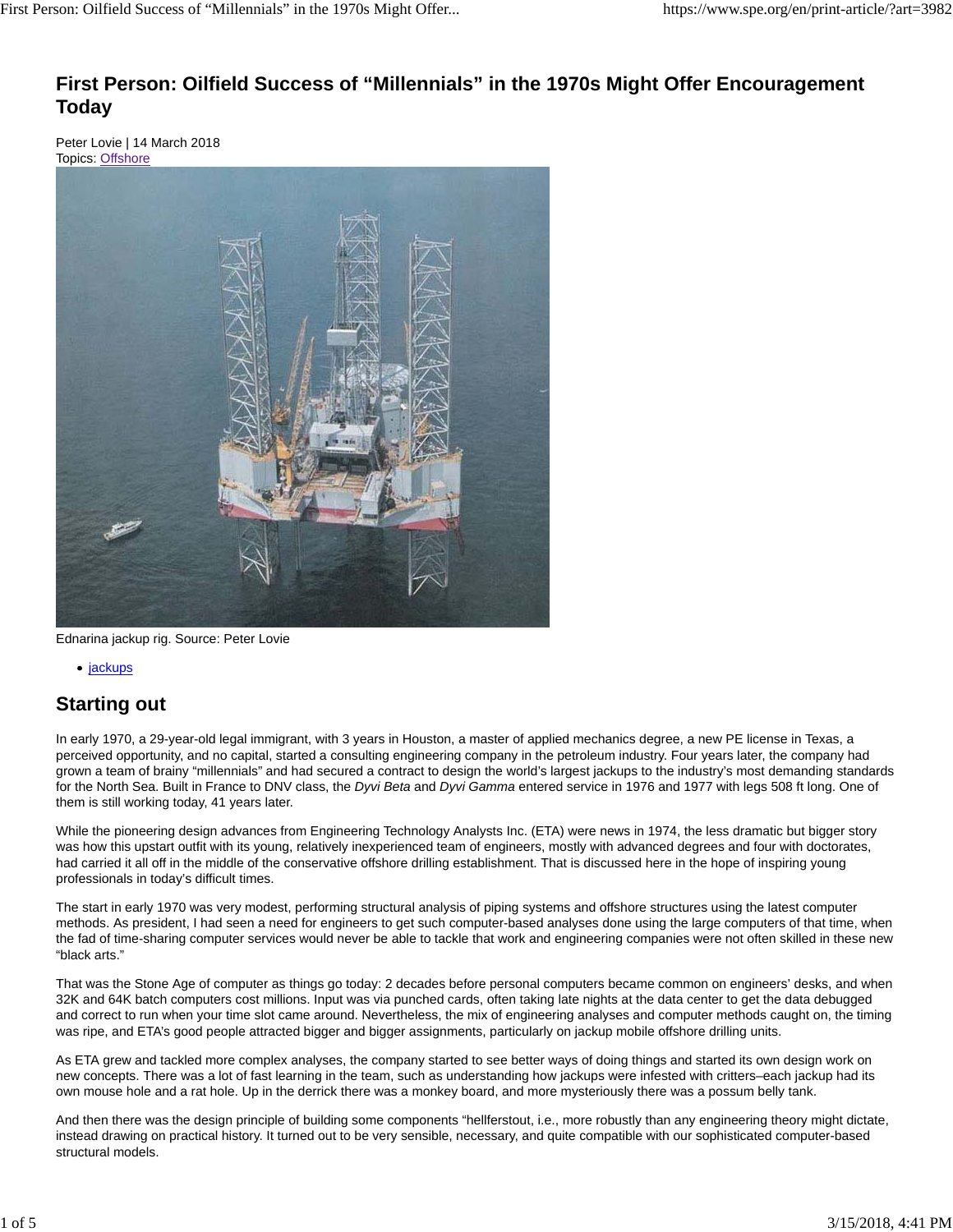In those days, "weevils" were a hazard. A "weevil" was someone who did not know his way around a drill floor and, hence, could be danger to others as well as himself. Many of these brainy engineers at ETA were secret weevils but working alongside non-weevils they became powerful. The offshore drilling culture in 2018 might be different but today's drillers in operating oil companies still say "git 'er done" and have their own lingo.

ETA had no time to worry about "diversity" because no one bugged us about it and we had to get the job done with whatever engineers were willing to work and knew what they were doing.

I discovered that employers were sometimes reluctant to hire legal immigrants who had come to

America and graduated with really good advanced degrees. So we were able to hire some first-class talent, gaining brainpower advantages that allowed us to do great work.

### **The First Big Break**

There were ups and downs in the first 3 years. The first big break for ETA and its jackups came in March 1973 when we signed an agreement to design a jackup for 300 ft water depth for Robray Offshore Drilling, a new company based in Singapore.

The new design of jackup, the "ETA Robray 300 Class," would carry variable loads double that of established designs, do ocean move without removing leg sections, and have a leg structure lighter than established competitive designs, something we believed would make it more economical to build by a large margin.

Over 1976-1982, a total of five jackups of this design were delivered from Robin Shipyard in Singapore and four from Hitachi in Japan. The first two are shown in **Fig. 1.**



**Fig. 1—Ednastar and Ednarina, the first two ETA Robray 300 Class jackups, owned and operated by Robray Offshore Drilling, delivered in 1976 and 1977, later renamed COSL 935 and Bohai IV, now operating in China.**

### **Patent Awards**

Of the five US patents awarded to ETA, only one was actually used. It is excerpted in **Fig. 2.** Two key innovations were: (1) a "tubular chords with double central racks" leg chord design, ultimately used in 39 jackups during 1976-1982, 11 of which were of ETA's design, and (2) cast steel joints to reduce joint stresses and fatigue (a common issue in the early 1970s) but were not so popular, being used in only six jackups.

Quite apart from the jackups that got built, ETA worked up design concepts that never did make it off the drawing boards, and this was at a time when we really did use drawing boards. One patent covered a concept for folding legs so that leg sections did not have to be removed during ocean moves. Two patents covered leg features to mitigate leg loadings while going on location.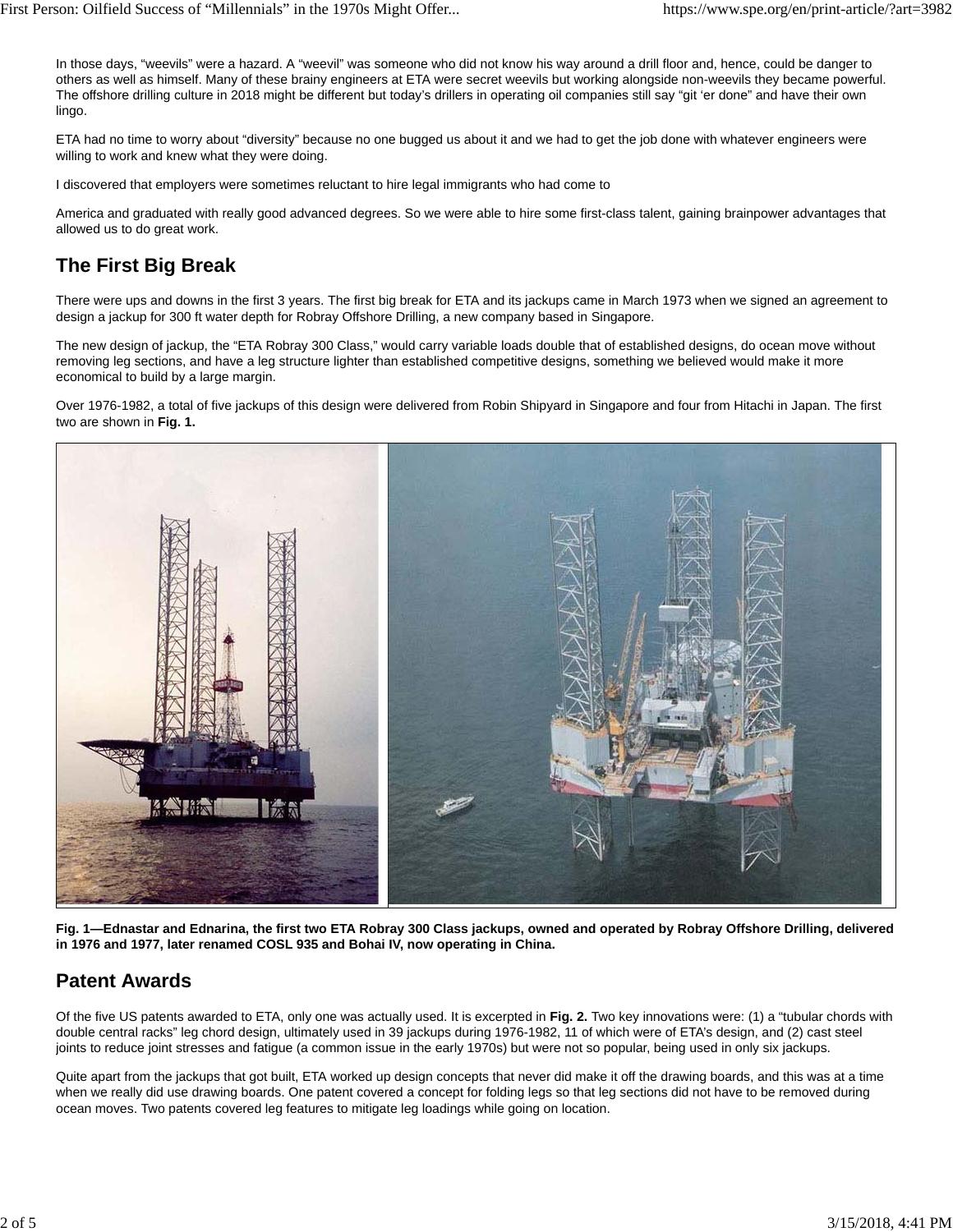

A production jackup with one leg was developed and subject of another patent—the ETA Mobile Monopod—and while it was never built, the concept appears to have stimulated four other major companies to devise their version of a monopod. As you might gather from all this, the general atmosphere in ETA was really creative and enterprising but only a few of the bright ideas actually were built.

## **Second Big Break**

ETA's second big break—and our biggest accomplishment—came a year after the Robray deal: the securing of a contract to design two jackups for the North Sea **(Fig. 3).**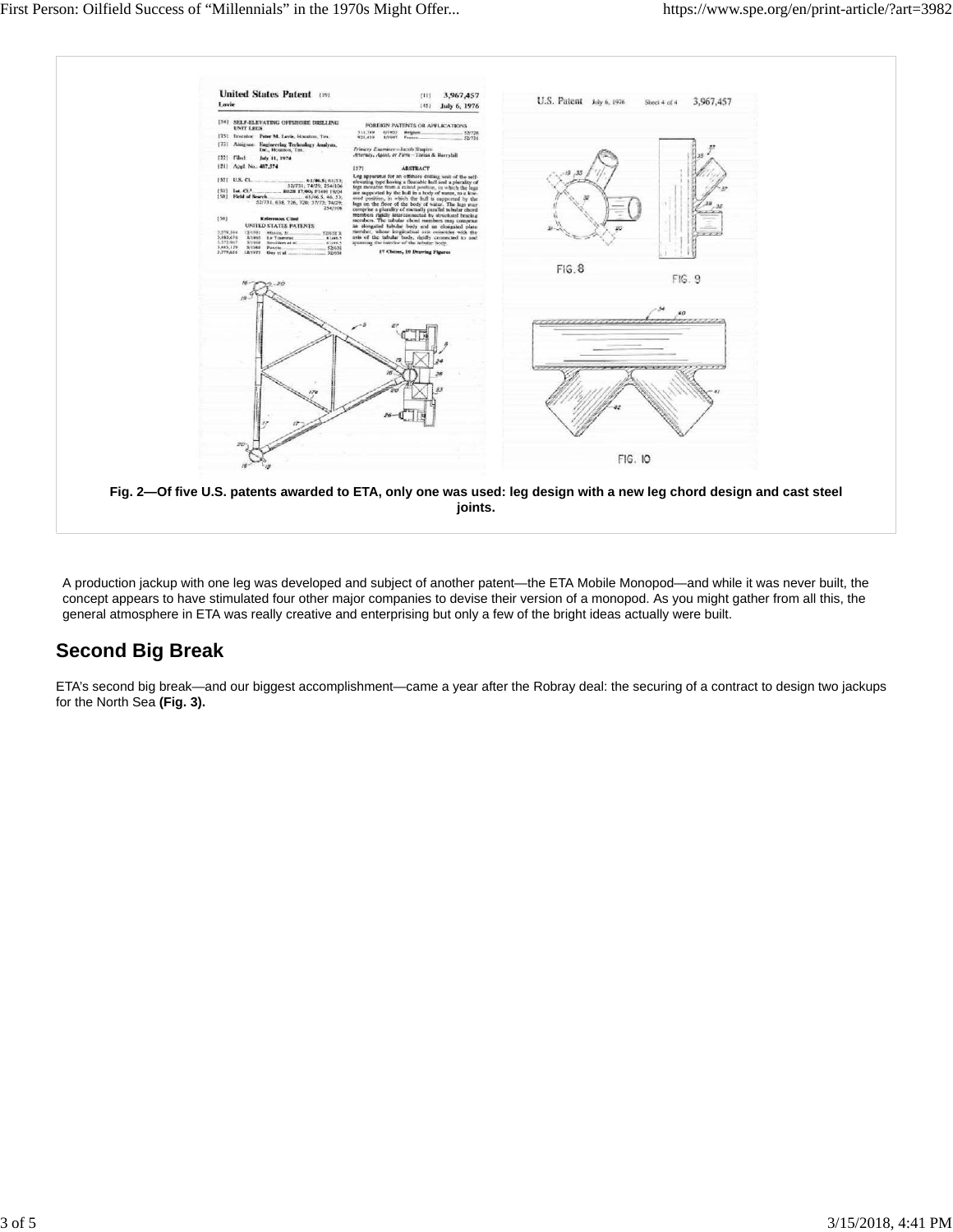

Not only were they the world's biggest jackups for that time, they were designed to meet the most demanding operating criteria of the day, required to survive loadings two to three times what we had dealt with the previous year for the ETA Robray 300 Class design. They were classed by det Norske Veritas (DNV) for North Sea service, meeting the world's most stringent standards of the day.

Jackups using ETA designs fell into three groups: (1) the ETA Europe class, for up to 350 ft of water in the North Sea; (2) the ETA Robray 300 class, for up to 300 ft of water in the Asia Pacific; and (3) two series of smaller units designed for Pool Company for Middle East and Gulf of Mexico workover and production drilling in up to 90 and 150 ft of water.

A total of 11 jackups of 300-350 ft water depth capability were delivered during 1976-1982. *Dyvi Gamma* was lost when a tow line broke during a move in 1990 in the North Sea and *Nanhai III* was lost in 1985 in a blowout in the Asia Pacific. The other nine are all still in existence today, seven still working and two stacked, despite being up to 41 years old. A lesser number of the smaller jackups designed for Pool Company exist today. The ETA "career total" of 21 jackups is shown in **Table I,** with their current status.

| Max. water depth, ft. | <b>Number built</b> | Design                  |          | Reported status at end 2016        |
|-----------------------|---------------------|-------------------------|----------|------------------------------------|
| 350                   |                     | <b>ETA Europe Class</b> |          | Conversion (MOPU), working         |
|                       |                     |                         |          | Lost in tow accident in 1990       |
| 300                   |                     | ETA Robray 300          |          | Working                            |
|                       |                     |                         |          | Conversion to accommodation unit   |
|                       |                     |                         |          | Stacked                            |
|                       |                     |                         |          | Lost in blowout in 1985            |
| 150                   |                     | Pool 142 series         |          | Working                            |
|                       |                     |                         |          | Conversion to accommodation unit   |
|                       |                     |                         |          | <b>Unknown</b>                     |
| 90                    | ิค                  | Pool 50 series          |          | Conversion to lift boat            |
|                       |                     |                         |          | Lost: blowout, capsized 1982, 1987 |
|                       |                     |                         |          | Sold for scrap                     |
|                       |                     |                         |          | <b>Unknown</b>                     |
|                       |                     |                         | Total=21 |                                    |

**Table I—Summary of jackups built using ETA designs with status at the end of 2016.**

ETA went out of business in 1977 but yards kept on delivering jackups of ETA's designs during 1976-1982.